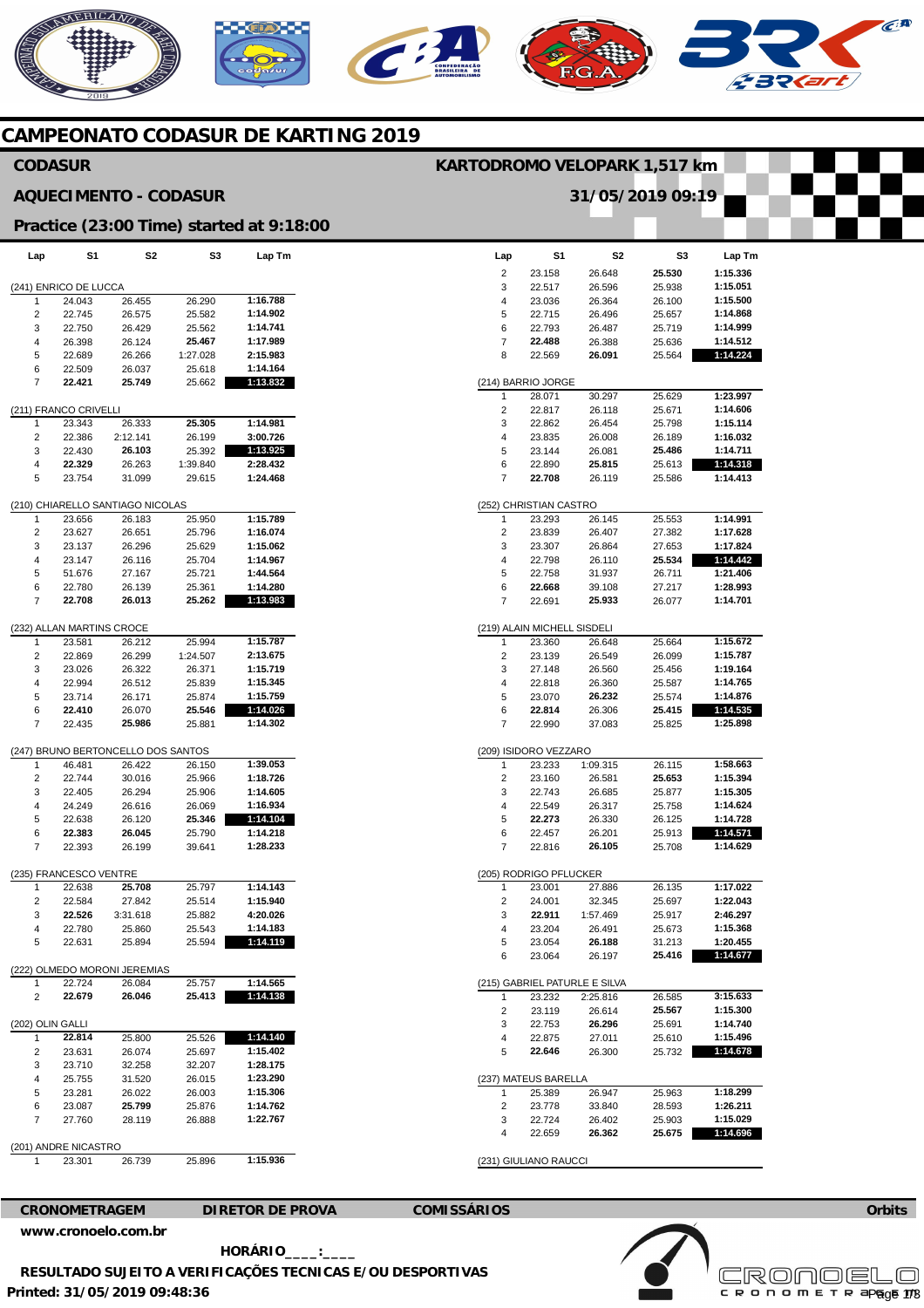# **AERICANO**  $\mathcal{C}^{\mathbf{R}}$ C **232 CAMPEONATO CODASUR DE KARTING 2019**

|                         | <b>CODASUR</b>                        |                                 |                              |                                          | KARTODROMO VELOPARK 1,517 km     |                                     |                                           |                  |                      |  |
|-------------------------|---------------------------------------|---------------------------------|------------------------------|------------------------------------------|----------------------------------|-------------------------------------|-------------------------------------------|------------------|----------------------|--|
|                         |                                       |                                 | <b>AQUECIMENTO - CODASUR</b> |                                          | 31/05/2019 09:19                 |                                     |                                           |                  |                      |  |
|                         |                                       |                                 |                              | Practice (23:00 Time) started at 9:18:00 |                                  |                                     |                                           |                  |                      |  |
| Lap                     | S1                                    | S <sub>2</sub>                  | S3                           | Lap Tm                                   | Lap                              | S <sub>1</sub>                      | S <sub>2</sub>                            | S3               | Lap Tm               |  |
| $\mathbf{1}$            | 23.935                                | 26.701                          | 26.368                       | 1:17.004                                 | 6                                | 23.525                              | 26.496                                    | 26.373           | 1:16.394             |  |
| 2<br>3                  | 22.950<br>22.913                      | 26.454<br>26.284                | 25.902<br>25.812             | 1:15.306<br>1:15.009                     |                                  |                                     | (225) CARREIRA JORGE GUSTAVO              |                  |                      |  |
| 4                       | 22.881                                | 26.122                          | 25.739                       | 1:14.742                                 | 1                                | 23.411                              | 26.558                                    | 28.600           | 1:18.569             |  |
| 5                       | 22.784                                | 27.006                          | 25.526                       | 1:15.316                                 | $\overline{2}$                   | 22.873                              | 2:05.932                                  | 26.549           | 2:55.354             |  |
| 6                       | 22.906                                | 26.349                          | 25.740                       | 1:14.995                                 | 3                                | 23.741                              | 27.088                                    | 26.630           | 1:17.459             |  |
| $\overline{7}$          | 22.687                                | 26.383                          | 25.820                       | 1:14.890                                 | 4                                | 22.968                              | 27.123                                    | 26.398           | 1:16.489             |  |
|                         |                                       | (207) GONZALES SANTIAGO NICOLAS |                              |                                          | 5<br>6                           | 23.094<br>22.857                    | 26.820<br>26.344                          | 26.189<br>26.359 | 1:16.103<br>1:15.560 |  |
| 1                       | 23.657                                | 27.578                          | 26.164                       | 1:17.399                                 |                                  |                                     |                                           |                  |                      |  |
| $\overline{\mathbf{c}}$ | 23.324                                | 26.319                          | 26.219                       | 1:15.862                                 |                                  |                                     | (239) RAFAEL DE MORAES DIAS               |                  |                      |  |
| 3                       | 23.156                                | 26.379                          | 25.573                       | 1:15.108                                 | $\mathbf{1}$                     | 23.822                              | 26.593                                    | 26.419           | 1:16.834             |  |
| 4                       | 22.937                                | 26.630                          | 25.732                       | 1:15.299                                 | $\overline{2}$                   | 24.070                              | 27.461                                    | 26.315           | 1:17.846             |  |
| 5<br>6                  | 23.187<br>22.797                      | 27.790<br>26.154                | 25.626<br>25.837             | 1:16.603<br>1:14.788                     | 3<br>4                           | 23.328<br>23.136                    | 27.243<br>26.534                          | 26.238<br>26.258 | 1:16.809<br>1:15.928 |  |
| $\overline{7}$          | 23.201                                | 26.146                          | 26.343                       | 1:15.690                                 | 5                                | 23.085                              | 26.595                                    | 26.013           | 1:15.693             |  |
|                         |                                       |                                 |                              |                                          | 6                                | 23.027                              | 26.581                                    | 26.387           | 1:15.995             |  |
|                         | (221) IGNACIO MONTENEGRO              |                                 |                              |                                          | $\overline{7}$                   | 23.109                              | 26.859                                    | 26.060           | 1:16.028             |  |
| 1                       | 23.740                                | 26.689                          | 26.102                       | 1:16.531                                 |                                  |                                     |                                           |                  |                      |  |
| $\mathbf 2$<br>3        | 23.615<br>23.266                      | 26.611<br>26.471                | 25.938<br>25.597             | 1:16.164<br>1:15.334                     | $\mathbf{1}$                     | 24.154                              | (204) KEVIN MARCO OLIVARES LUNA<br>27.505 | 27.088           | 1:18.747             |  |
| 4                       | 23.068                                | 26.645                          | 25.854                       | 1:15.567                                 | 2                                | 23.540                              | 27.031                                    | 26.159           | 1:16.730             |  |
| 5                       | 23.360                                | 26.282                          | 25.713                       | 1:15.355                                 | 3                                | 23.582                              | 26.688                                    | 26.025           | 1:16.295             |  |
| 6                       | 22.956                                | 26.261                          | 25.794                       | 1:15.011                                 | 4                                | 23.395                              | 26.839                                    | 26.000           | 1:16.234             |  |
| $\overline{7}$          | 23.346                                | 26.554                          | 25.983                       | 1:15.883                                 | 5                                | 23.180                              | 26.536                                    | 26.043           | 1:15.759             |  |
|                         |                                       |                                 |                              |                                          | 6<br>$\overline{7}$              | 23.805                              | 26.931                                    | 26.017           | 1:16.753             |  |
| 1                       | (242) BRUNO BUNN SMIELEVSKI<br>22.998 | 26.593                          | 25.709                       | 1:15.300                                 |                                  | 23.144                              | 26.903                                    | 26.042           | 1:16.089             |  |
| 2                       | 23.063                                | 26.391                          | 25.599                       | 1:15.053                                 |                                  | (243) RICHARD ANNUNZIATA            |                                           |                  |                      |  |
| 3                       | 23.302                                | 32.429                          | 25.542                       | 1:21.273                                 | 1                                | 23.887                              | 26.457                                    | 26.020           | 1:16.364             |  |
| 4                       | 23.034                                | 36.386                          | 27.240                       | 1:26.660                                 | $\overline{\mathbf{c}}$          | 23.221                              | 26.616                                    | 26.008           | 1:15.845             |  |
| 5                       | 22.948                                | 26.607                          | 25.697                       | 1:15.252                                 | 3                                | 23.127                              | 3:06.020                                  | 26.379           | 3:55.526             |  |
|                         | (213) SANTIAGO FABANI                 |                                 |                              |                                          |                                  | (220) GUSTAVO MOURA                 |                                           |                  |                      |  |
| 1                       | 23.439                                | 26.411                          | 25.859                       | 1:15.709                                 | $\mathbf{1}$                     | 23.737                              | 26.939                                    | 26.936           | 1:17.612             |  |
| 2                       | 23.134                                | 26.484                          | 26.157                       | 1:15.775                                 | $\overline{2}$                   | 23.613                              | 27.045                                    | 26.682           | 1:17.340             |  |
| 3                       | 23.413                                | 26.121                          | 25.647                       | 1:15.181                                 | 3                                | 23.274                              | 26.654                                    | 26.337           | 1:16.265             |  |
| 4<br>5                  | 23.036<br>23.167                      | 26.311<br>26.200                | 25.713<br>25.755             | 1:15.060<br>1:15.122                     | 4<br>$\,$ 5 $\,$                 | 23.427<br>23.264                    | 26.592<br>26.512                          | 26.319<br>26.265 | 1:16.338<br>1:16.041 |  |
| 6                       | 22.803                                | 26.131                          | 1:00.951                     | 1:49.885                                 | 6                                | 23.294                              | 26.743                                    | 26.248           | 1:16.285             |  |
|                         |                                       |                                 |                              |                                          | $\overline{7}$                   | 23.573                              | 26.804                                    | 26.345           | 1:16.722             |  |
|                         | (234) GABRIEL CREPALDI                |                                 |                              |                                          |                                  |                                     |                                           |                  |                      |  |
| $\mathbf{1}$            | 23.148                                | 26.663                          | 26.192                       | 1:16.003                                 |                                  |                                     | (250) IGNACIO SILVA RODRIGUEZ             |                  |                      |  |
| 2<br>3                  | 23.236<br>23.029                      | 26.609<br>26.633                | 26.176<br>26.380             | 1:16.021<br>1:16.042                     | $\overline{1}$<br>$\overline{2}$ | 24.088<br>23.437                    | 27.237<br>26.803                          | 26.458<br>26.136 | 1:17.783<br>1:16.376 |  |
| 4                       | 23.006                                | 26.409                          | 26.249                       | 1:15.664                                 | 3                                | 23.472                              | 26.748                                    | 26.000           | 1:16.220             |  |
| 5                       | 22.658                                | 26.649                          | 25.901                       | 1:15.208                                 | 4                                | 23.370                              | 26.560                                    | 26.170           | 1:16.100             |  |
| 6                       | 22.742                                | 26.442                          | 26.006                       | 1:15.190                                 | $\,$ 5 $\,$                      | 23.291                              | 26.708                                    | 26.090           | 1:16.089             |  |
|                         | (212) LUCAS FARIA NOGUEIRA            |                                 |                              |                                          | 6<br>$\overline{7}$              | 24.013<br>23.328                    | 26.874<br>26.731                          | 26.160<br>26.123 | 1:17.047<br>1:16.182 |  |
| $\mathbf{1}$            | 23.658                                | 26.718                          | 25.741                       | 1:16.117                                 |                                  |                                     |                                           |                  |                      |  |
| 2                       | 23.252                                | 26.210                          | 26.020                       | 1:15.482                                 |                                  |                                     | (253) WALDIR BELIZARIO JUNIOR             |                  |                      |  |
| 3                       | 23.357                                | 26.582                          | 3:13.946                     | 4:03.885                                 | $\mathbf 1$                      | 23.552                              | 27.133                                    | 26.458           | 1:17.143             |  |
|                         |                                       |                                 |                              |                                          | $\sqrt{2}$                       | 23.050                              | 26.866                                    | 26.212           | 1:16.128             |  |
|                         | (238) LUCCA CROCE                     |                                 |                              |                                          | 3                                | 22.958                              | 1:02.900                                  | 26.160           | 1:52.018             |  |
| 1<br>2                  | 24.060<br>23.684                      | 27.276<br>32.983                | 27.136<br>26.113             | 1:18.472<br>1:22.780                     | 4<br>5                           | 22.878<br>23.027                    | 26.966<br>26.728                          | 26.286<br>26.363 | 1:16.130<br>1:16.118 |  |
| 3                       | 23.298                                | 26.787                          | 26.041                       | 1:16.126                                 | 6                                | 22.925                              | 26.787                                    | 26.607           | 1:16.319             |  |
| 4                       | 23.021                                | 26.656                          | 25.809                       | 1:15.486                                 | $\overline{7}$                   | 23.700                              | 26.463                                    | 25.969           | 1:16.132             |  |
|                         |                                       |                                 |                              |                                          |                                  |                                     |                                           |                  |                      |  |
| 1                       | (245) IGNACIO MOREIRA<br>23.901       | 27.412                          | 26.580                       | 1:17.893                                 | -1                               | (233) NIETZEL JUAN MARTIN<br>23.415 | 26.508                                    | 26.199           | 1:16.122             |  |
| $\overline{\mathbf{c}}$ | 23.303                                | 27.193                          | 26.677                       | 1:17.173                                 | $\overline{c}$                   | 23.640                              | 26.687                                    | 26.154           | 1:16.481             |  |
| 3                       | 23.525                                | 29.156                          | 27.456                       | 1:20.137                                 | 3                                | 23.409                              | 26.526                                    | 26.189           | 1:16.124             |  |
| 4                       | 22.803                                | 26.461                          | 26.243                       | 1:15.507                                 | 4                                | 23.798                              | 26.781                                    | 26.127           | 1:16.706             |  |
| 5                       | 1:22.354                              | 26.694                          | 26.598                       | 2:15.646                                 | 5                                | 23.819                              | 26.980                                    | 26.157           | 1:16.956             |  |
|                         |                                       |                                 |                              |                                          |                                  |                                     |                                           |                  |                      |  |

**CRONOMETRAGEM DIRETOR DE PROVA COMISSÁRIOS [www.cronoelo.com.br](http://www.cronoelo.com.br)** 



**The Contract State** 

**Printed: 31/05/2019 09:48:36 HORÁRIO\_\_\_\_:\_\_\_\_ RESULTADO SUJEITO A VERIFICAÇÕES TECNICAS E/OU DESPORTIVAS**